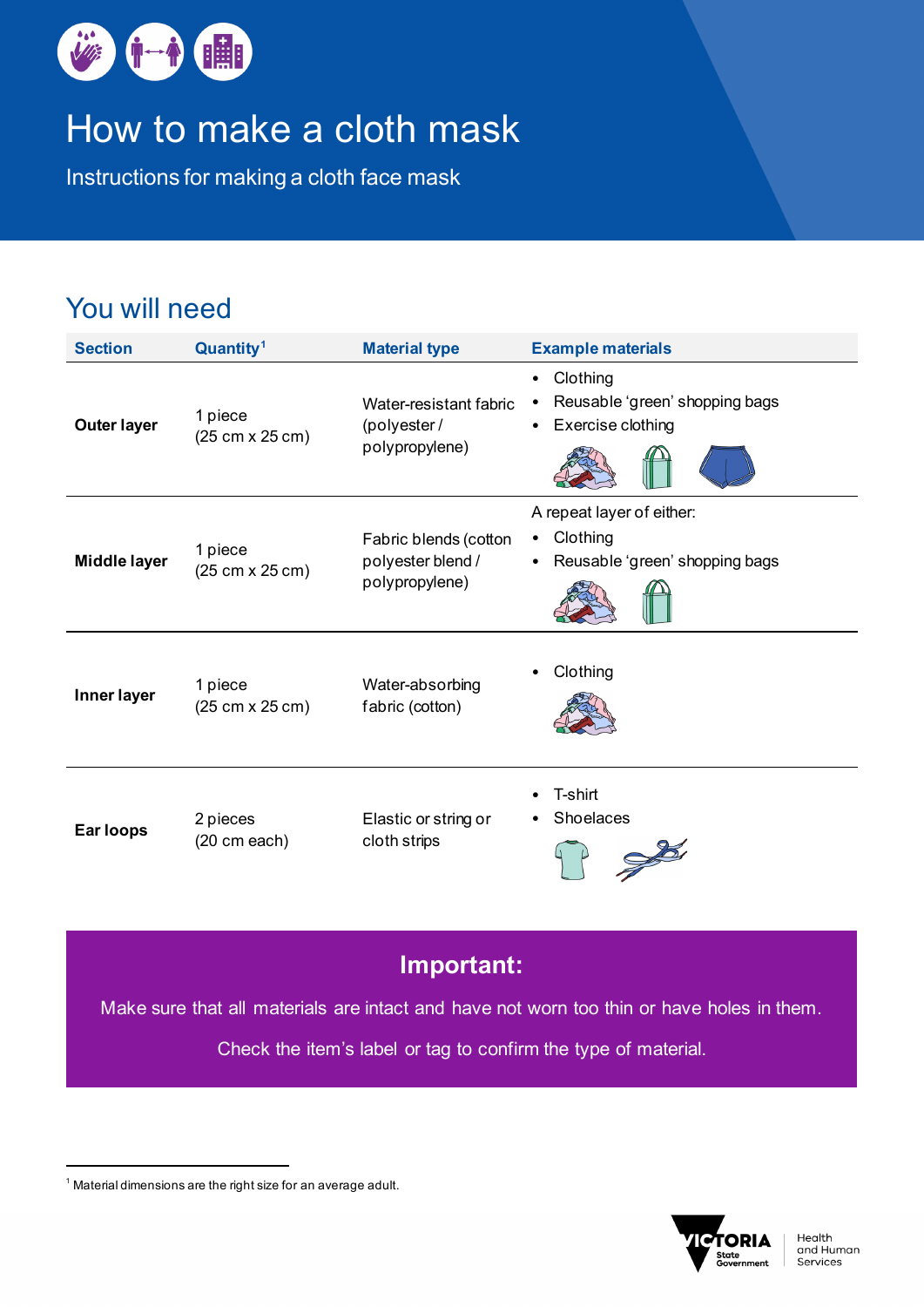### **Steps**



**4. Thread a 20 cm piece of elastic, string or cloth strip through the wider edge on each side.**

> **Use a safety pin or large needle to thread it through.**

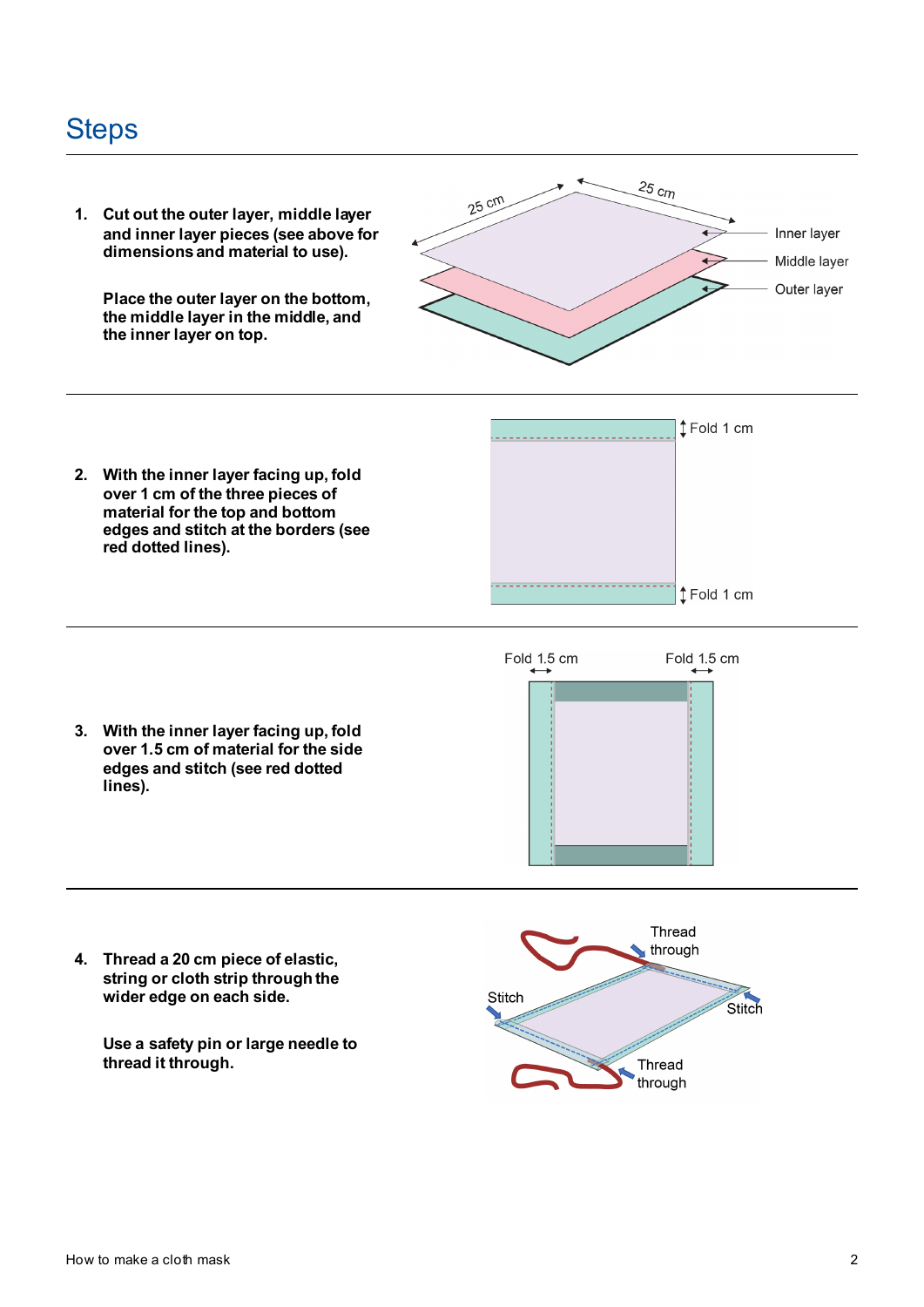**5. Knot the ends tightly or stitch them together.**



**6. Put on the mask with the outer layer facing away from your face. Adjust the mask to make sure it fits tightly over your nose and mouth. While wearing and removing the mask, do not touch the outer layer. Wash your hands before putting your mask on and after taking it off.**



**7. If you want to improve the fit of your mask you can add a nylon stocking over the mask and tie at the back of the head.**

Nylon stocking layer over facemask